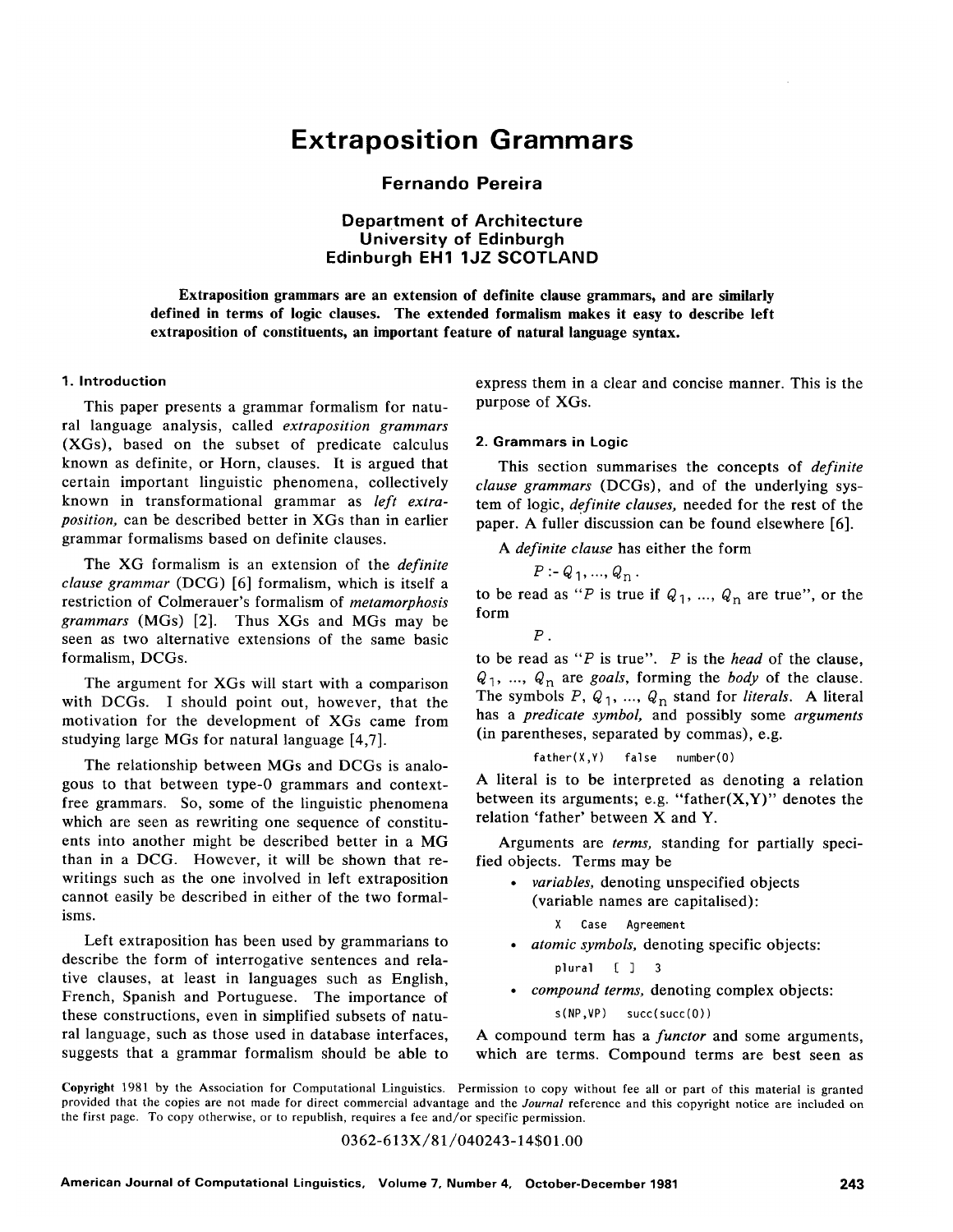trees, e.g.

/ NP S SUCC \ I VP succ **I**  0

A particular type of term, the *list,* has a simplified notation. The binary functor ' . ' makes up nonempty lists, and the atom '[ ]' denotes the empty list. In the special list notation,

 $[a,b]$   $[X|Y]$ 

represent respectively the terms

 $(a, (b, [ ) )$  .  $(X,Y)$ 

Putting these concepts together, the clause

 $gradient(x, Z)$  :- father( $X, Y$ ), parent( $Y, Z$ ).

may be read as "X is grandfather of  $Z$  if  $X$  is father of Y and Y is a parent of Z"; the clause

father(john ,mary).

may be read as "John is father of Mary" (note the use of lower case for the constants in the clause).

A set of definite clauses forms a *program.* A program defines the relations denoted by the predicates appearing on the head of clauses. When using a definite clause interpreter, such as PROLOG [9], a *goal statement* 

*?-19 .* 

specifies that the relation instances that match P are required.

Now, any context-free rule, such as

sentence --> noun phrase, verb phrase.

(I use ',' for concatenation, and '.' to terminate a rule) may be translated into a definite clause

sentence(50,S) :- n0un\_phrase(S0,S1), verb\_phrase ( S1 ,S ).

which says: "there is a sentence between points SO and S in a string if there is a noun phrase between points SO and S1, and a verb phrase between points S1 and S". A context-free rule like

```
determiner--> [the].
```
(where the square brackets mark a terminal) can be translated into

```
determiner(SO,S) :- connects(SO,the,S).
```
which may be read as "there is a determiner between points SO and S in a string if SO is joined to S by the word 'the'". The predicate 'connects' is used to relate terms denoting points in a string to the words which join those points. Depending on the application, different definitions of 'connects' might be used. In particular, if a point in a string is represented by the list of words after that point, 'connects' has the very simple definition

 $connect([Word | S], Word, S)$ .

Fernando Pereira Extraposition Grammars

which may be read as "a string point represented by a list of words with first element Word and rest S is connected by the word Word to the string point represented by list S."

DCGs are the natural extension of context-free grammars (CFGs) obtained through the translation into definite clauses outlined above. A DCG nonterminal may have arguments, of the same form as those of a predicate, and a terminal may be any term. For instance, the rule

sentence(s(NP,VP)) --> noun\_phrase(NP,N), verb\_phrase(VP,N).

states: "A sentence with structure

$$
\begin{array}{c}\nS \\
\nearrow \\
\searrow \\
\text{NP} \quad \text{VP}\n\end{array}
$$

is made of a noun phrase with structure NP and number N (which can be either 'singular' or 'plural'), followed by a verb phrase with structure VP agreeing with the number N". A DCG rule is just "syntactic sugar" for a definite clause. The clause for the example above is

sentence(s(NP,VP),SO,S) : noun phrase(NP,N,SO,S1), verb\_phrase(VP,N,Sl ,S).

In general, a DCG non-terminal with  $n$  arguments is translated into a predicate of  $n+2$  arguments, the last two of which are the string points, as in the translation of context-free rules into definite clauses.

The main idea of DCGs is then that grammar symbols can be *general logic terms* rather than just atomic symbols. This makes DCGs a general-purpose grammar formalism, capable of describing any type-0 language. The first grammar formalism with logic terms as grammar symbols was Colmerauer's metamorphosis grammars [2]. Where a DCG is a CFG with logic terms for grammar symbols, a MG is a somewhat restricted type-0 grammar with logic terms for grammar symbols. However, the very simple translation of DCGs into definite clauses presented above does not carry over directly to MGs.

## **3. Left Extraposition**

Roughly speaking, *left extraposition* occurs in a natural language sentence when a subconstituent of some constituent is missing, and some other constituent, to the left of the incomplete one, represents the missing constituent in some way. It is useful to think that an empty constituent, the *trace,* occupies the "hole" left by the missing constituent, and that the constituent to the left, which represents the missing part, is a *marker,* indicating that a constituent to its right contains a trace [1]. One can then say that the constituent in whose place the trace stands has been extraposed to the left, and, in its new position, is rep-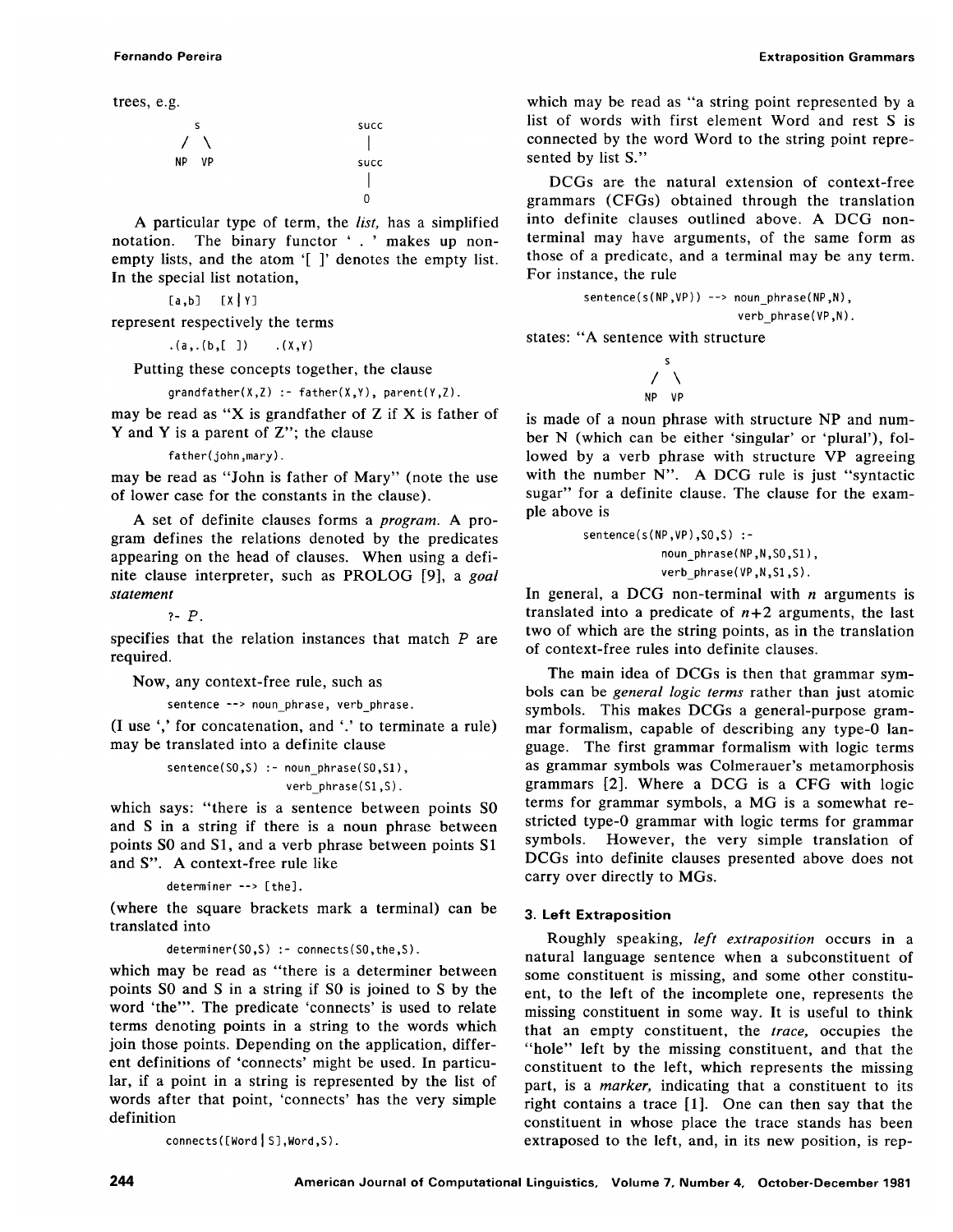```
sentence --> noun phrase, verb phrase.
noun phrase --> proper noun.
noun phrase --> determiner, noun, relative.
noun phrase --> determiner, noun, prep phrase.
noun phrase --> trace.
trace \rightarrow [ ].
verb_phrase --> verb, noun_phrase.
verb_phrase --> verb. 
relative \leftarrow [ ].
relative --> rel_pronoun, sentence. 
prep_phrase --> preposition, noun phrase.
                                                     (1)
```
**Figure** 4.1. CFG for relative clauses.

resented by the marker. For instance, relative clauses are formed by a marker, which in the simpler cases is just a relative pronoun, followed by a sentence where some noun phrase has been replaced by a trace. This is represented in the following annotated surface structure:

The man that<sub>i</sub> [  $_{\leq}$  John met  $t_i$ ] is a grammarian.

In this example,  $t$  stands for the trace, 'that' is the surface form of the marker, and the connection between the two is indicated by the common index  $i$ .

The concept of left extraposition plays an essential role, directly or indirectly, in many formal descriptions of relative and interrogative clauses. Related to this concept, there are several "global constraints", the "island constraints", that have been introduced to restrict the situations in which left extraposition can be applied. For instance, the Ross complex-NP constraint [8], implies that any relative pronoun occurring outside a given noun phrase cannot be bound to a trace occurring inside a relative clause which is a subconstituent of the noun phrase. This means that it is not possible to have a configuration like

$$
x_1 \ldots l_{\text{np}} \ldots l_{\text{rel}} x_2 l_{\text{s}} \ldots t_2 \ldots t_1 \ldots l_{\text{l}} \ldots l_{\text{l}}
$$

Note that here I use the concept of left extraposition in a loose sense, without relating it to transformations as in transformational grammar. In XGs, and also in other formalisms for describing languages (for instance the context-free rule schemas of Gazdar [5]), the notion of transformation is not used, but a conceptual operation of some kind is required for instance to relate a relative pronoun to a "hole" in the structural representation of the constituent following the pronoun.

## **4. Limitations of Other Formalisms**

To describe a fragment of language where left extraposition occurs, one might start with a CFG which gives a rough approximation of the fragment. The grammar may then be refined by adding arguments to

```
full sentence --> sentence(nil). 
sentence(HoleO) --> 
   noun phrase(HoleO,Holel), verb phrase(Hole1).
noun_phrase(Hole,Hole) --> proper_noun.
noun_phrase(Hole,Hole) --> 
   determiner, noun, relative. 
noun_phrase(HoleO,Hole) --> 
   determiner, noun, prep_phrase(HoleO,Hole).
noun phrase(trace,nil) --> trace.
trace --> [ ]. 
verb_phrase(Hole) -->
   verb, noun phrase(Hole,nil).
verb phrase(nil) --> verb.
relative \leftarrow [ ].
relative --> 
   rel pronoun, sentence(trace).
prep_phrase(HoleO,Hole) -->
   preposition, noun phrase(HoleO,Hole).
                                                    (2)
```


non-terminals, to carry extraposed constituents across phrases. This method is analogous to the introduction of "derived" rules by Gazdar [5]. Take for example the CFG in Figure 4.1. In this grammar it is possible to use rule (1) to expand a noun phrase into a trace, even outside a relative clause. To prevent this, I will add arguments to all non-terminals from which a noun phrase might be extraposed. The modified grammar, now a DCG, is given in Figure 4.2. A variable 'Hole...' will have the value 'trace' if an extraposed noun phrase occurs somewhere to the right, 'nil' otherwise. The parse tree of Figure 4.3 shows the variable values when the grammar of Figure 4.2 is used to analyse the noun phrase "the man that John met".

Intuitively, we either can see noun phrases moving to the left, leaving traces behind, or traces appearing from markers and moving to the right. In a phrase "noun phrase(Hole1,Hole2)", Hole1 will have the value 'trace' when a trace occurs somewhere to the right of the left end of the phrase. In that case, Hole2 will be 'nil' if the noun phrase contains the trace, 'trace' if the trace appears to the right of the right end of this noun phrase. Thus, rule (2) in Figure 4.2 specifies that a noun phrase expands into a trace if a trace appears from the left, and as this trace is now placed, it will not be found further to the right.

The non-terminal 'relative' has no arguments, because the complex-NP constraint prevents noun phrases from moving out of a relative clause. However, that constraint does not apply to prepositional phrases, so 'prep phrase' has arguments. The non-terminal 'sentence' (and consequently 'verb phrase') has a single argument, because in a relative clause the trace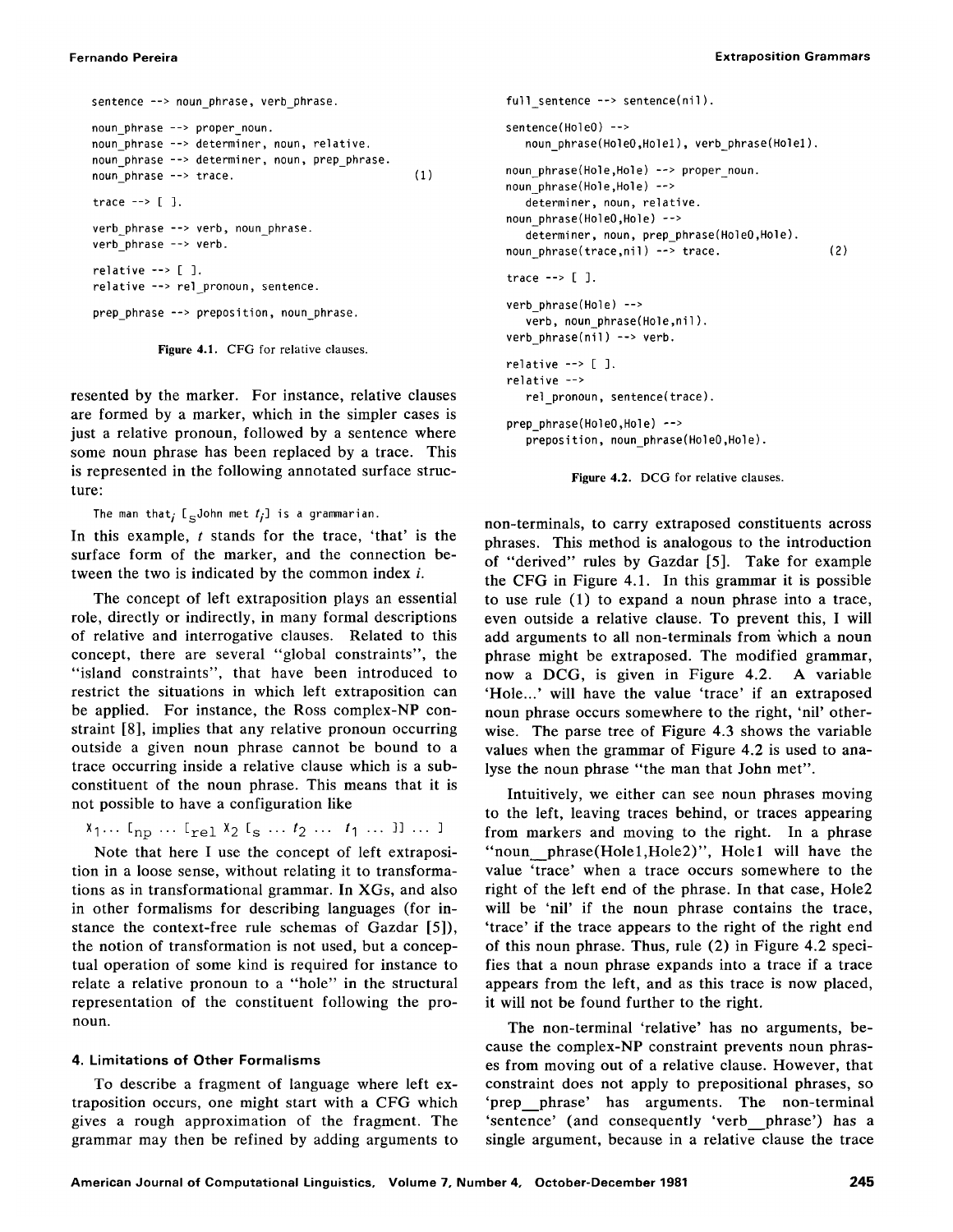

**Figure** 4.3. DCG parse tree.

must occur in the sentence immediately to the right of the relative pronoun.

It is obvious that in a more extensive grammar, many non-terminals would need extraposition arguments, and the increased complication would make the grammar larger and less readable.

Colmerauer's MG formalism allows an alternative way to express left extraposition. It involves the use of rules whose left-hand side is a non-terminal followed by a string of "dummy" terminal symbols which do not occur in the input vocabulary. An example of such a rule is:

## rel\_marker, [t] --> rel\_pronoun.

Its meaning is that 'rel pronoun' can be analysed as a 'rel marker' provided that the terminal 't' is added to the front of the input remaining after the rule application. Subsequent rule applications will have to cope explicitly with such dummy terminals. This method has been used in several published grammars [2, 4, 7], but in a large grammar it has the same (if not worse) problems of size and clarity as the previous method. It also suffers from a theoretical problem: in general, the language defined by such a grammar will contain extra sentences involving the dummy terminals. For parsing, however, no problem arises, because the input sentences are not supposed to contain dummy terminals. These inadequacies of MGs were the main motivation for the development of XGs.

## **5. Informal Description of XGs**

To describe left extraposition, we need to relate non-contiguous parts of a sentence. But neither DCGs nor MGs have means of representing such a relationship by specific grammar rules. Rather; the relationship can only be described implicitly, by adding extra information to many unrelated rules in the grammar. That is, one cannot look at a grammar and find a set of rules specific to the constructions which involve left extraposition.

With extraposition grammars, I attempt to provide a formalism in which such rules can be written.

In this informal introduction to the XG formalism, I will avoid the extra complications of non-terminal arguments. So, in the discussion that follows, we may look at XGs as an extension of CFGs.

Sometimes it is easier to look at grammar rules in the left-to-right, or synthesis, direction. I will say then that a rule is being used to *expand* or *rewrite* a string. In other cases, it is easier to look at a rule in the rightto-left, or analysis, direction. I will say then that the rule is being used to *analyse* a string.

Let us first look at the following XG fragment:

sentence --> noun\_phrase, verb\_phrase.

```
noun phrase --> determiner, noun, relative. 
noun phrase --> trace.
relative \leftarrow [ ].
relative --> rel marker, sentence. 
rel_marker ... trace --> rel pronoun.
```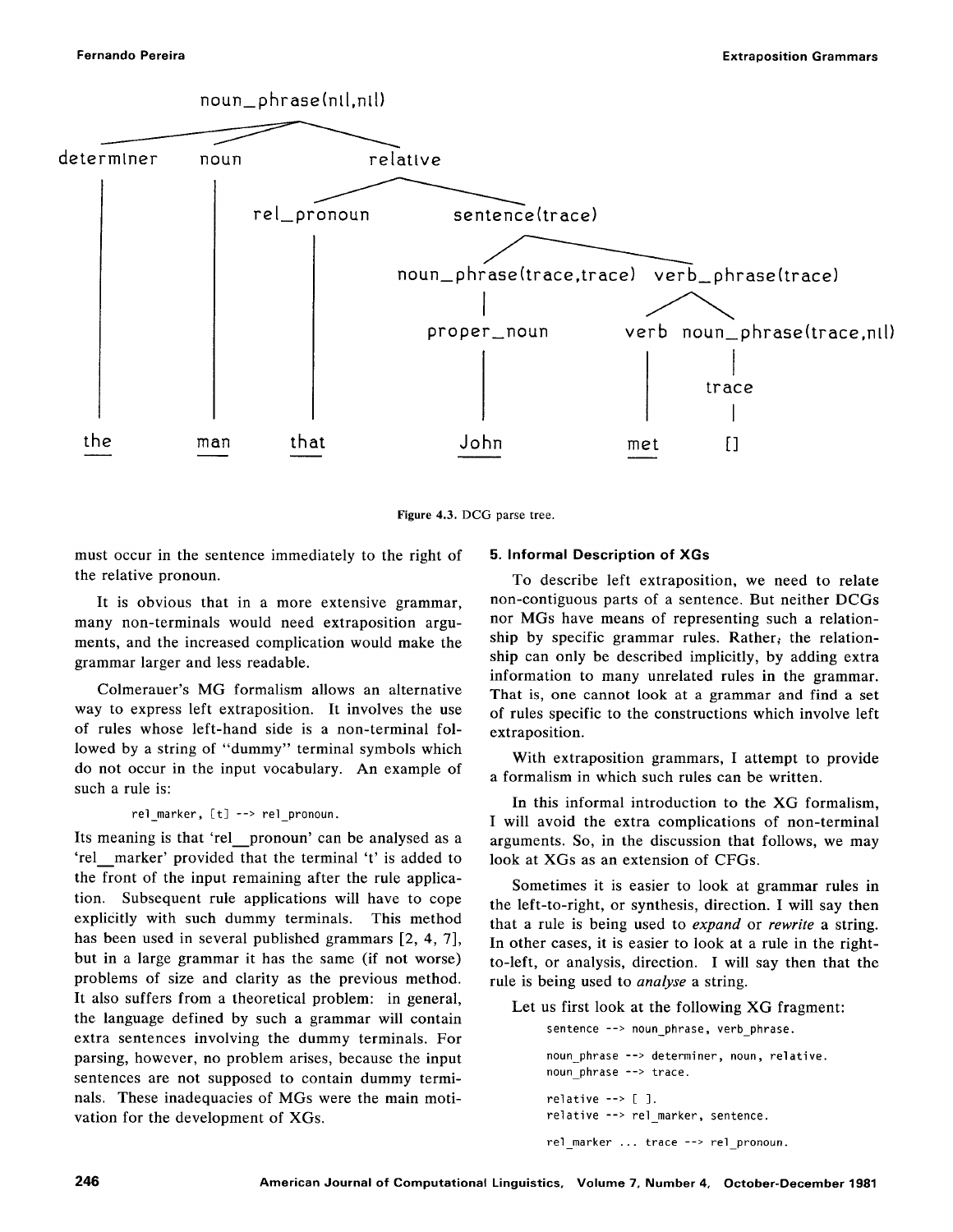

**Figure** 5.1. Applying an XG rule.

All rules but the last are context-free. The last rule expresses the extraposition in simple relative clauses. It states that a relative pronoun is to be analysed as a marker, followed by some unknown constituents (denoted by '...'), followed by a trace. This is shown in Figure 5.1. As in the DCG example of the previous section, the extraposed noun phrase is expanded into a trace. However, instead of the trace being rewritten into the empty string, the trace is used as part of the analysis of 'rel marker'.

The difference between XG rules and DCG rules is then that the left-hand side of an XG rule may contain several symbols. Where a DCG rule is seen as expressing the expansion of a single non-terminal into a string, an XG rule is seen as *expanding together* several non-contiguous symbols into a string. More precisely, an XG rule has the general form

$$
s_1...s_2
$$
 etc.  $s_{k-1}...s_k$  -- > r. (3)

Here each *segment*  $s_i$  (separated from other segments by '...') is a sequence of terminals and non-terminals (written in DCG notation, with ',' for concatenation). The first symbol in  $s_1$ , the *leading symbol*, is restricted to be a non-terminal. The right-hand side  $r$  is as in a DCG rule.

Leaving aside the constraints discussed in the next section, the meaning of a rule like (3) is that any sequence of symbols of the form

 $s_1x_1s_2x_2$  etc.  $s_{k-1}x_{k-1}s_k$ with arbitrary  $x_i$ 's, can be rewritten into  $rx_1x_2...x_{k-1}$ .

Thinking procedurally, one can say that a nonterminal may be expanded by matching it to the leading symbol on the left-hand side of a rule, and the rest of the left-hand side is "put aside" to wait for the derivation of symbols which match each of its symbols **in** sequence. This sequence of symbols can be interrupted by arbitrary strings, paired to the occurrences of '...' on the left-hand side of the rule.

#### **6. XG Derivations**

When several XG rules are involved, the derivation of a surface string becomes more complicated than in the single rule example of the previous section, because rule applications interact in the way now to be described.

To represent the intermediate stages in an XG derivation, I will use *bracketed strings,* made up of

- terminal symbols
- non-terminal symbols
- the *open bracket <*
- the *close bracket >*

A bracketed string is *balanced* if the brackets in it balance in the usual way.

Now, an XG rule

 $u_1...u_2...$  etc.  $...u_n$  -->  $v$ .

can be applied to bracketed string s if

 $s = x_0 u_1 x_1 u_2$  etc.  $x_{n-1} u_n x_n$ 

and each of the *gaps*  $x_1$ , ...,  $x_{n-1}$  is balanced. The substring of s between  $x_0$  and  $x_n$  is the *span* of the rule application. The application rewrites s into new string t, replacing  $u_1$  by v followed by n-1 open brackets, and replacing each of  $u_2$ , ...,  $u_n$  by a close bracket; in short, s is replaced by

 $x_0$ v<< ...  $\langle x_1 \rangle x_2$  ...  $x_{n-1} \rangle x_n$ 

The relation between the original string s and the derived string t is abbreviated as  $s \implies t$ . In the new string t, the substring between  $x_0$  and  $x_n$  is the *result* of the application. In particular, the application of a rule with a single segment in its left-hand side is no different from what it would be in a type-0 grammar.

Taking again the rule

rel marker ... trace --> rel pronoun.

its application to

rel marker *John likes* trace

produces

rel\_pronoun < *John likes >* 

After this rule application, it is not possible to apply any rule with a segment matching inside a bracketed portion and another segment matching outside it. The use of the above rule has divided the string into two isolated portions, each of which must be independently expanded.

Given an XG with initial symbol  $s$ , a sentence  $t$  is in the language defined by the XG if there is a se-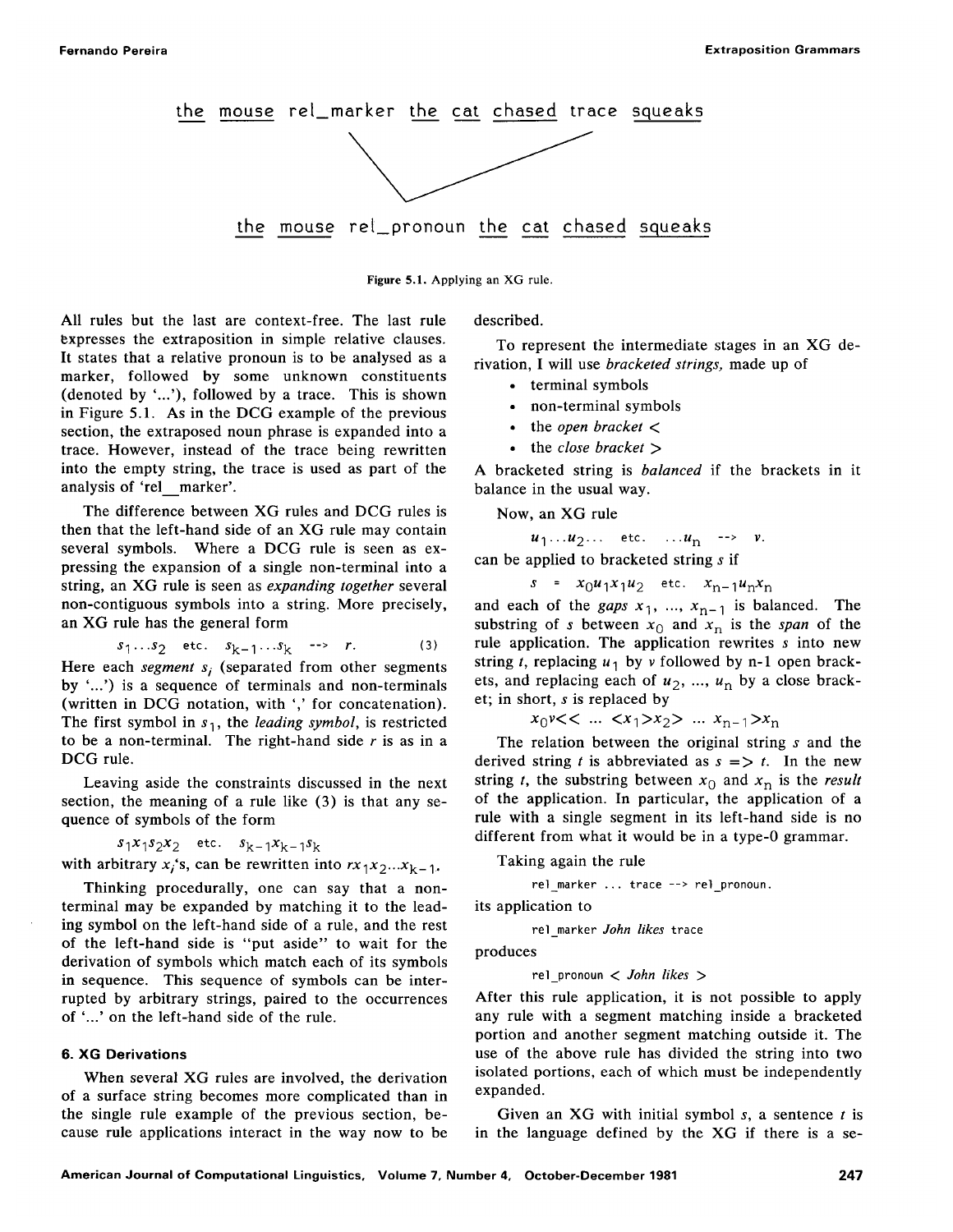

Figure 7.1. Derivation graph for "aabbcc".

quence of rule applications that transforms s into a string from which  $t$  can be obtained by deleting all brackets.

I shall refer to the restrictions on XG rule application which I have just described as the *bracketing constraint.* The effect of the bracketing constraint is independent of the order of application of rules, because if two rules are used in a derivation, the brackets introduced by each of them must be compatible in the way described above. As brackets are added and never deleted, it is clear that the order of application is irrelevant. For similar reasons, any two applications in a derivation where the rules involved have more than one segment in their left-hand sides, one and only one of the two following situations arises:

- the span of neither application intersects the result of the other;
- the result of one of the applications is contained entirely in a gap of the other application  $-$  the applications are *nested.*

If one follows to the letter the definitions in this section, then checking, in a parsing procedure, whether an XG rule may be applied, would require a scan of the whole intermediate string. However, we will see in Section 10 that this check may be done "on the fly" as brackets are introduced, with a cost independent of the length of the current intermediate string in the derivation.

## **7. Derivation Graphs**

In the same way as parse trees are used to visualise context-free derivations, I use *derivation graphs* to represent XG derivations.

In a derivation graph, as in a parse tree, each node corresponds to a rule application or to a terminal symbol in the derived sentence, and the edges leaving a node correspond to the symbols in the right-hand side of that node's rule. In a derivation graph, however, a node can have more than one incoming edge  $-$  in fact, one such edge for each of the symbols on the left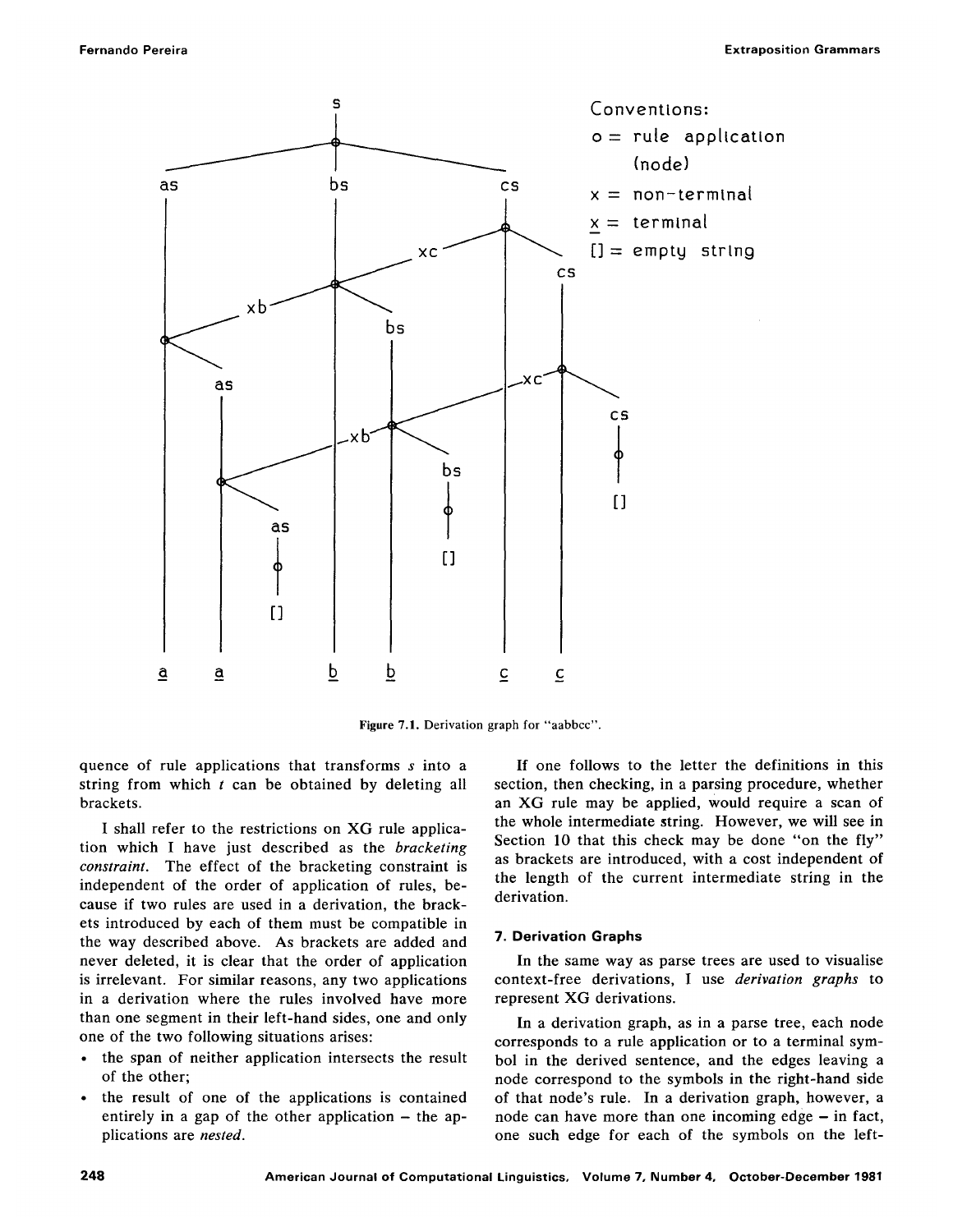hand side of the rule corresponding to that node. Of these edges, only the one corresponding to the leading symbol is used to define the left-to-right order of the symbols in the sentence whose derivation is represented by the graph. If one deletes from a derivation graph all except the first of the incoming edges to every node, the result is a tree analogous to a parse tree.

For example, Figure 7.1 shows the derivation graph for the string "aabbcc" according to the XG:

```
s \rightarrow as, bs, cs.as --> [ ]. 
as ... xb --> [a], as. 
bs --> [ ]. 
bs ... xc --> xb, [b], bs. 
cs \rightarrow [ ].
cs \rightarrow xc, [c], cs.
```
This XG defines the language formed by the set of all strings

 $a^nb^nc^n$  for  $n\geq 0$ .

The example shows, incidentally, that XGs, even without arguments, are strictly more powerful than CFGs, since the language described is not context-free.

The topology of derivation graphs reflects clearly the bracketing constraint. Assume the following two conventions for the drawing of a derivation graph, which are followed in all the graphs shown here:

- the edges entering a node are ordered clockwise following the sequence of the corresponding symbols in the left-hand side of the rule for that node;
- the edges issuing from a node are ordered counterclockwise following the sequence of the corresponding symbols in the right-hand side of the rule for the node.

Then the derivation graph obeys the bracketing constraint if and only if it can be drawn, following the conventions, without any edges crossing. $<sup>1</sup>$  The example of</sup> Figure 7.2 shows this clearly. In this figure, the closed path formed by edges 1, 2, 3, and 4 has the same effect as a matching pair of brackets in a bracketed string.

It is also worth noting that nested rule applications appear in a derivation graph as a configuration like the one depicted in Figure 7.3.

## **8. XGs and Left Extraposition**

We saw in Figure 4.2 a DCG for (some) relative clauses. The XG of Figure 8.1 describes essentially the same language fragment, showing how easy it is to describe left extraposition in an XG. In that grammar, the sentence

$$
s \rightarrow a, b, c, d.
$$
  
a ... c  $\rightarrow [x].$   
b ... d  $\rightarrow [y].$ 



|  |  |  |  |  |  |                                                             | s => a b c d => $\frac{x}{x}$ < b > d => ? (blocks) |
|--|--|--|--|--|--|-------------------------------------------------------------|-----------------------------------------------------|
|  |  |  |  |  |  | $s \Rightarrow a b c d \Rightarrow a y < c > \Rightarrow ?$ |                                                     |

**Figure** 7.2. Relating derivations to derivation graphs.



**Figure** 7.3. Nested rule applications.

The mouse that the cat chased squeaks.

has the derivation graph shown in Figure 8.2. The left extraposition implicit in the structure of the sentence is represented in the derivation graph by the applica-

<sup>1</sup> In some of the examples of this article, edges cross to make the graphs more readable, but such crossings could be trivially avoided.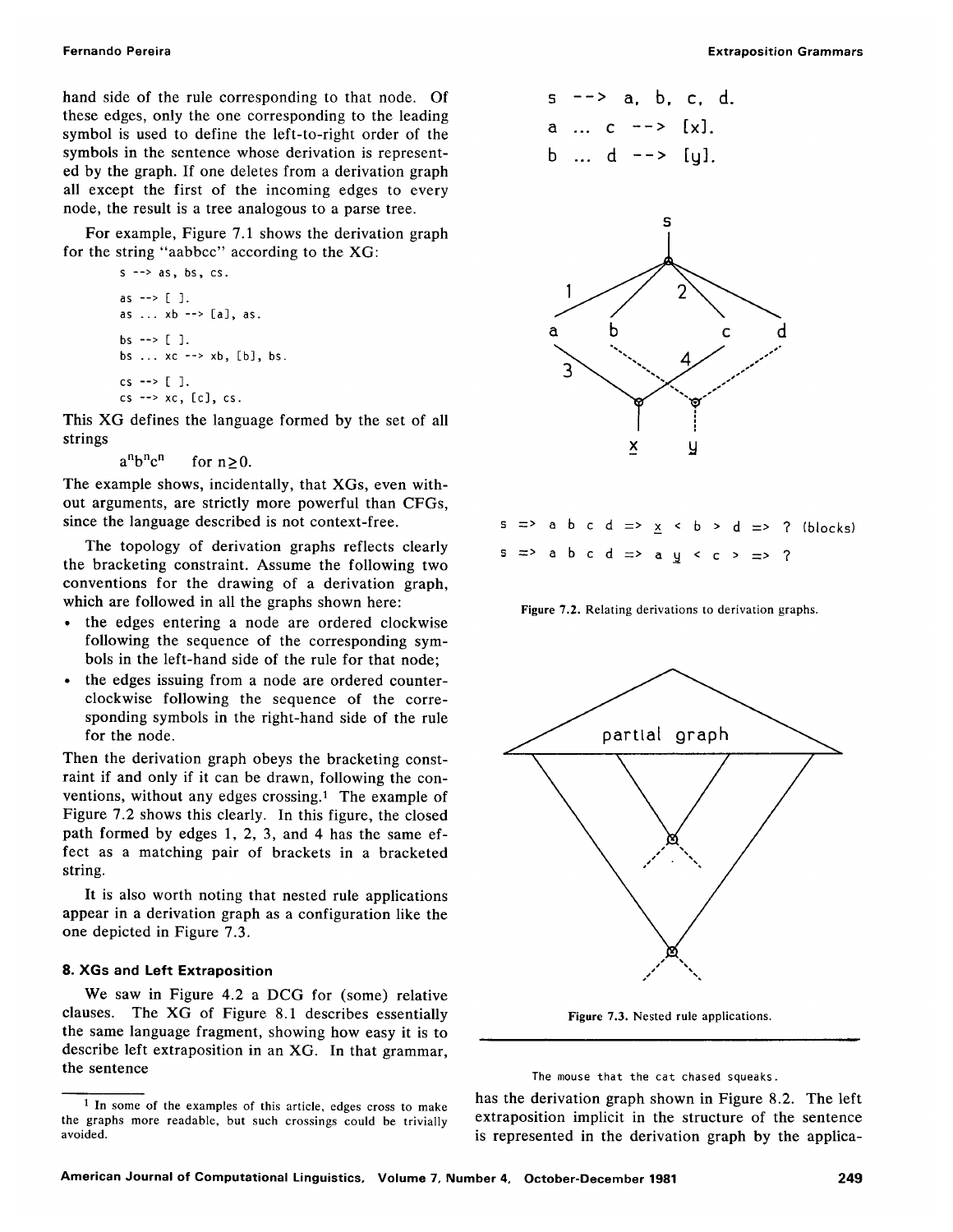

Figure 8.2. Example of derivation graph for the XG in Figure 8.1.

```
sentence --> noun phrase, verb phrase.
noun_phrase --> proper_noun. 
noun phrase --> determiner, noun, relative.
noun phrase --> determiner, noun, prep_phrase.
noun_phrase --> trace. 
verb phrase --> verb, noun phrase.
verb phrase --> verb.
relative --> [ ]. 
relative --> re] marker, sentence. 
rel_marker ... trace --> rel_pronoun. 
prep_phrase --> preposition, noun_phrase. 
                                                   (4)
```


tion of the rule for 'rel\_\_marker', at the node marked (\*) in the figure. One can say that the left extraposition has been "reversed" in the derivation by the use of this rule, which may be looked at as *repositioning*  'trace' to the right, thus "reversing" the extraposition of the original sentence.

In the rest of this paper, I often refer to a constituent being *repositioned into* a bracketed string (or into a fragment of derivation graph), to mean that a rule having that constituent as a non-leading symbol in the left-hand side has been applied, and the symbol matches some symbol in the string (or corresponds to some edge in the fragment). For example, in Figure 8.2 the trace 't' is repositioned into the subgraph with root 's'.

## **9. Using the Bracketing** Constraint

In the example of Figure 8.2, there is only one application of a non-DCG rule, at the place marked (\*). However, we have seen that when a derivation contains several applications of such rules, the applications must obey the bracketing constraint. The use of the constraint in a grammar is better explained with an example. From the sentences

> The mouse squeaks. The cat likes fish. The cat chased the mouse.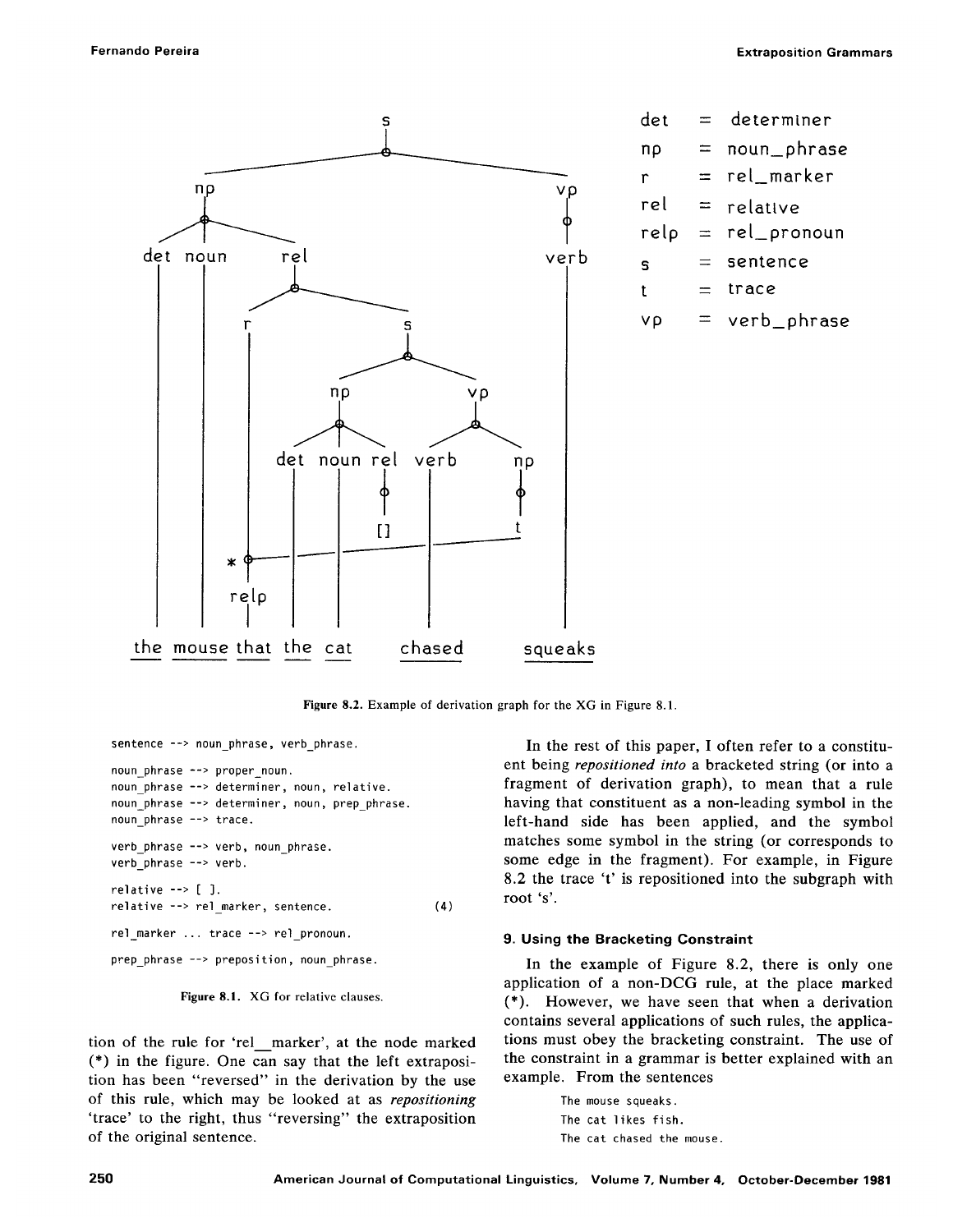

Figure 9.1. Violation of the complex-NP constraint.

the grammar of Figure 8.1 can derive the following string, which violates the complex-NP constraint:

\* The mouse that the cat that chased likes fish squeaks.

The derivation of this ungrammatical string can be better understood if we compare it with a sentence outside the fragment:

```
The mouse, that the cat which chased it likes fish, 
         squeaks.
```
where the pronoun 'it' takes the place of the incorrect trace.

The derivation graph for that un-English string is shown in Figure 9.1. In the graph, (\*) and (\*\*) mark two nested applications of the rule for 'rel marker'. The string is un-English because the higher 'relative' (marked  $(+)$  in the graph) binds a trace occurring inside a sentence which is part of the subordinated 'noun phrase'  $( + +).$ 

Now, using the bracketing constraint one can neatly express the complex-NP constraint. It is only necessary to change the second rule for 'relative' in Figure 8.1 to

relative --> open, rel marker, sentence, close. (5)

and add the rule

open ... close 
$$
\leftarrow
$$
  $\lbrack$  ], (6)

With this modified grammar, it is no longer possible to violate the complex-NP constraint, because no constituent can be repositioned from outside into the gap created by the application of rule (6) to the result of applying the rule for relatives (5).

The non-terminals 'open' and 'close' bracket a subderivation

... open  $X$  close ... => <  $X$  > ...

preventing any constituent from being repositioned from outside that subderivation into it. Figure 9.2 shows the use of rule (6) in the derivation of the sentence

The mouse that the cat that likes fish chased squeaks.

This is based on the same three simple sentences as the ungrammatical string of Figure 9.1, which the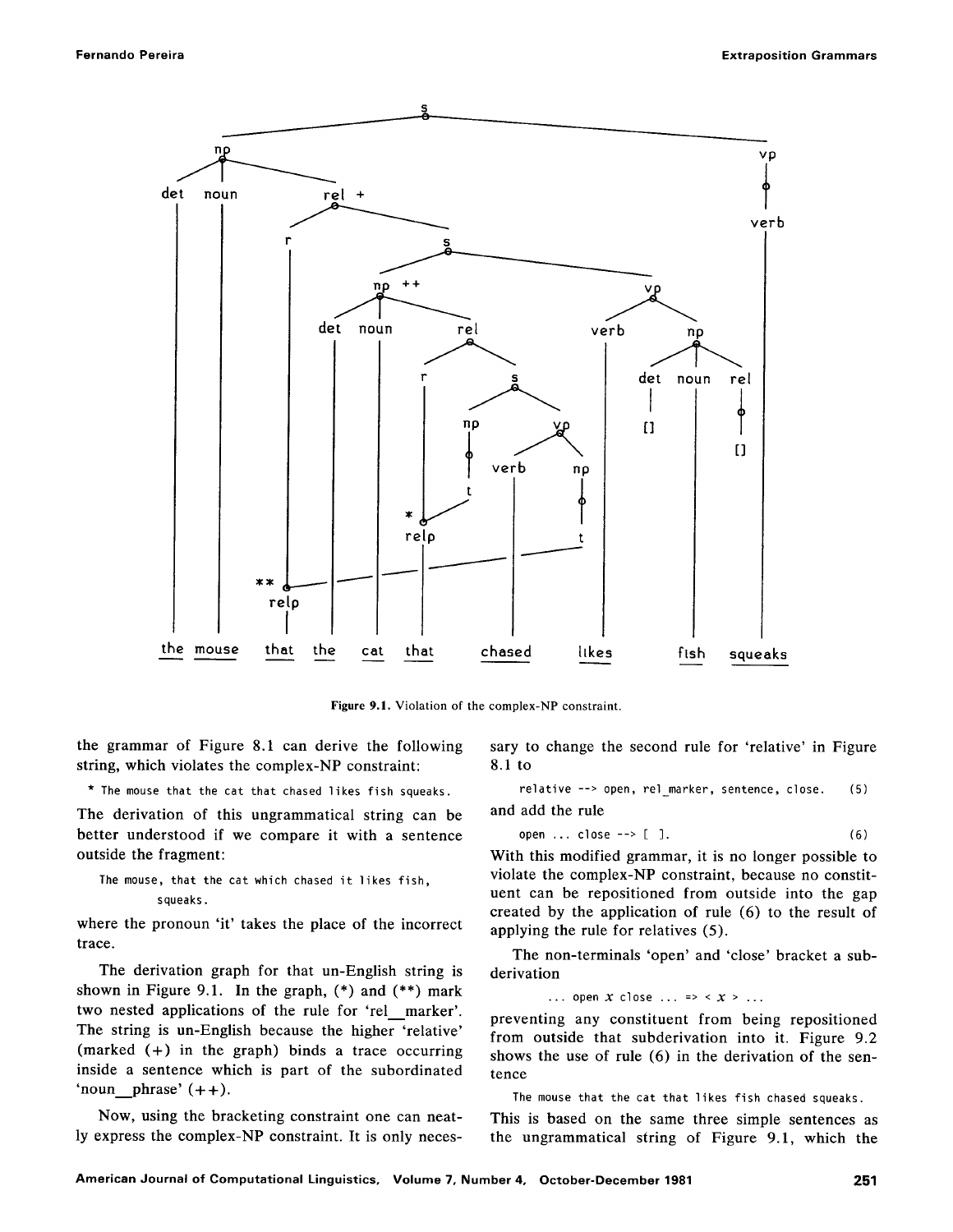

**Figure** 9.2. Implementation of the complex-NP constraint.

reader can now try to derive in the modified grammar, to see how the bracketing constraint prevents the derivation.

## **10. XGs as Logic Programs**

In the previous sections, I avoided the complication of non-terminal arguments. Although it would be possible to describe fully the operation of XGs in terms of derivations on bracketed strings, it is much simpler to complete the explanation of XGs using the translation of XG rules into definite clauses. In fact, a rigorous definition of XGs independently of definite clauses would require a formal apparatus very similar to the one needed to formalise definite clause programs in the first place, and so it would fall outside the scope of the present paper. The interested reader will find a full discussion of those issues in two articles by Colmerauer [2,3].

Like a DCG, a general XG is no more than a convenient notation for a set of definite clauses. An XG non-terminal of arity *n* corresponds to an  $n+4$  place predicate (with the same name). Of the extra four arguments, two are used to represent string positions as in DCGs, and the other two are used to represent positions in an *extraposition list,* which carries symbols to be repositioned.

Each element of the extraposition list represents a symbol being repositioned as a 4-tuple

## *x(context, type, symbol, xlist)*

where *context* is either 'gap', if the symbol was preceded by '...' in the rule where it originated, or 'nogap', if the symbol was preceded by ','; *type* may be 'terminal' or 'nonterminal', with the obvious meaning; *symbol* is the symbol proper; *xlist* is the remainder of the extraposition list (an empty list being represented by '[ ]').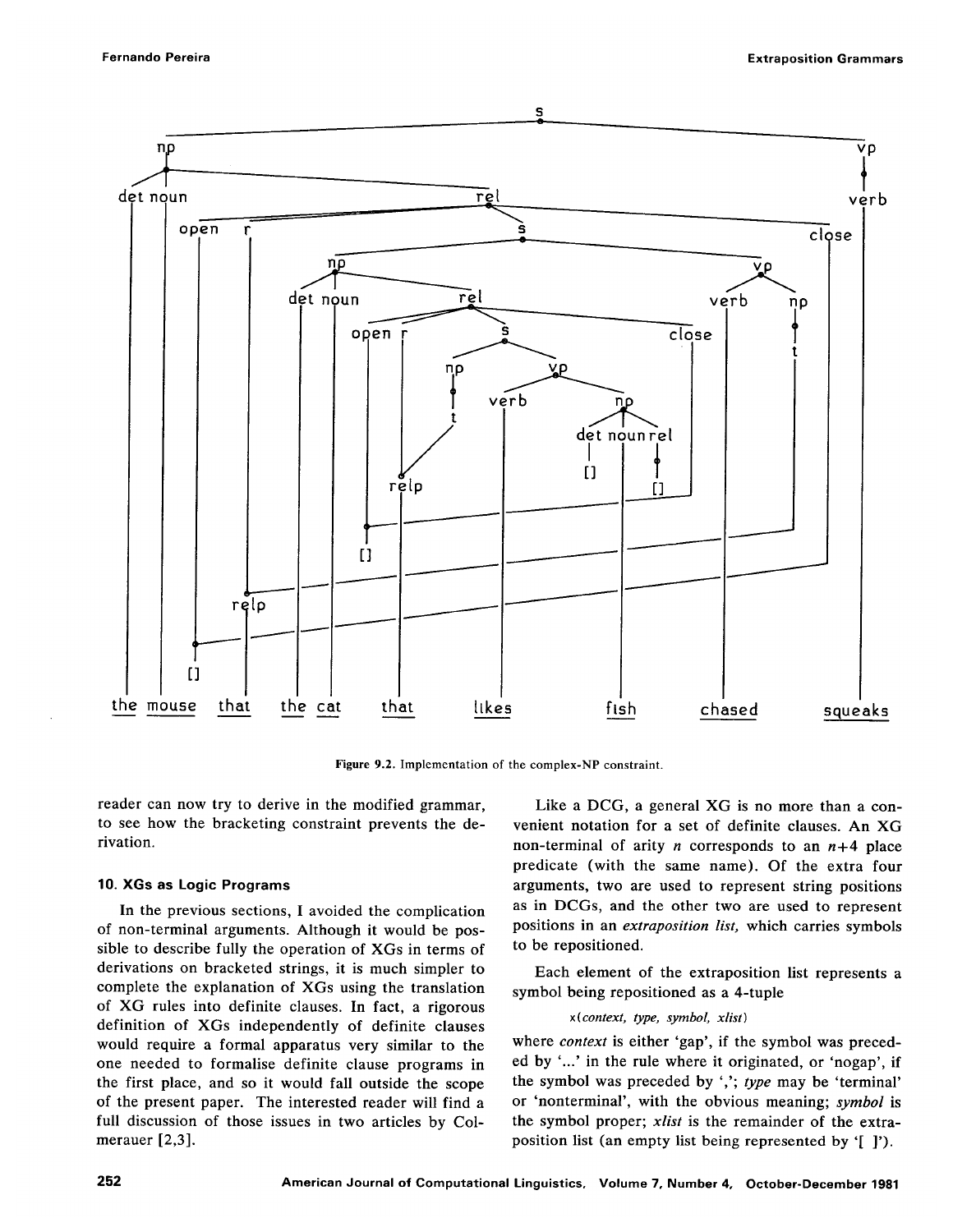An XG rule is translated into a clause for the predicate corresponding to the leading symbol of the rule. In the case where the XG rule has just a single symbol on the left-hand side, the translation is very similar to that of DCG rules. For example, the rule

```
sentence --> noun phrase, verb phrase.
```
translates into

```
sentence(S0,S,X0,X) :- 
         noun phrase(S0,S1,X0,X1),
         verb_phrase(S1,S,X1,X).
```
A terminal  $t$  in the right-hand side of a rule translates into a call to the predicate 'terminal', defined below, whose role is analogous to that of 'connects' in DCGs. For example, the rule

```
rel pronoun --> [that] .
```
translates into

```
re]_pronoun (S0,S,X0,X) :- 
               terminal(that.SO.S.XO.X).
```
The translation of a rule with more than one symbol in the left-hand side is a bit more complicated. Informally, each symbol after the first is made into a 4-tuple as described above, and fronted to the extraposition list. Thus, for example, the rule

```
rel marker ... trace --> rel pronoun.
```
translates into

```
rel marker(SO,S,XO,x(gap,nonterminal,trace,X)) :-
              rel pronoun(S0, S, X0, X).
```
Furthermore, for each distinct non-leading nonterminal *nt* **(with arity n) in the left-hand side of a rule**  of the XG, the translation includes the clause

```
nt(V1, \ldots, Vn, S, S, X0, X) :-
              virtual(nt(V1, \ldots, Vn), X0, X).
```
where 'virtual $(C, X0, X)$ ', defined later, can be read as "C is the constituent between X0 and X in the extraposition list", and the variables Vi transfer the arguments of the symbol in the extraposition list to the predicate which translates that symbol.

For example, the rule

```
marker(Var), [the] ... [of.whom], trace(Var) --> 
         [whose].
```
which can be used in a more complex grammar of relative clauses to transform "whose  $X$ " into "the  $X$  of whom", corresponds to the clauses:

```
marker(Var,SO,S,XO, 
   x ( nogap, terminal, the, 
   x(gap,terminal ,of, 
   x(nogap ,terminal ,whom, 
   x(nogap,nonterminal ,trace(Var), 
   x )))) ) :- 
       terminal (whose, SO, S, XO, X).
```
trace(Var,S,S,XO,X) :- virtual(trace(Var),XO,X).

Finally, the two auxiliary predicates 'virtual' and 'terminal' are defined as follows:-

```
virtual(NT, x(C,nonterminal,NT,X), X). 
terminal(T, S0, S, X, X) :-
  gap(X), connects(SO, T, S). 
terminal(T, S, S, x(C,terminal,T,X), X). 
qap(x(qap,T,S,X)).
qap([ ]).
```
where 'connects' is as for DCGs.

These definitions need some comment. The first clause for 'terminal' says that, provided the current extraposition list allows a gap to appear in the derivation, terminal symbol T may be taken from the position SO in the source string, where T connects SO to some new position S. The second clause for 'terminal' says that if the next symbol in the current extraposition list is a terminal T, then this symbol can be taken as if it occurred at S in the source string. The clause for 'virtual' allows a non-terminal to be "read off from" the extraposition list.

```
* relative(6.9.X.X)
  open(6,6,x(gap,nt,trace,x(gap,nt,close,[])),
       x(gap,nt,close,x(gap,nt,trace, 
       x(qap,nt,close,[])))
 rel marker(6,7,x(qap,nt,close,x(qap,nt,trace,x(gap,nt,close 
,[]))), 
        x(gap,nt,trace 
,x(gap,nt,close, 
       x(gap,nt,trace 
,x(gap,nt,close,[]))))) 
    rel_pronoun(6,7,X 
,X) 
     [that]
   sentence(7,9,x(gap 
,nt,trace,x(gap,nt,close, 
       x(gap,nt,trace 
,x(gap,nt,close,[])))), 
       x(gap,nt,close 
,x(gap,nt,trace, 
       x(gap,nt,close,[]))))
```

```
noun_phrase(7,7,x(gap,nt,trace,x(gap,nt,close,
   x(gap,nt,trace,x(gap,nt,close,[])))), 
    x(gap,nt,close,x(gap,nt,trace, 
   x(gap,nt,close,[]))))
```

```
* trace(7,7,x(gap,nt,trace,x(gap,nt,close, 
   x(gap,nt,trace,x(gap,nt,close,[])))), 
   x(gap,nt,close,x(gap,nt,trace, 
   x(gap,nt,close,[]))))
```

```
verb phrase(7,9,X,X)
```

```
verb(7,8,X,X)
```

```
[likes]
```

```
noun phrase(8,9,X,X)
```

```
determiner(8,8,X,X)
noun(8,9,X,X)
```

```
[fish]
```

```
relative(9,9,X,X)
```

```
close(9,9,x(gap,nt,close,x(gap,nt,trace,
    x(qap,nt,close,[]))),
    x(gap,nt,trace,x(gap,nt,close,[])))
```
**Figure** 10.1. Derivation of "that likes fish".

Figure 10.1 shows a fragment of the analysis in Figure 9.2, but now in terms of the translation of XG rules into definite clauses. Points on the sentence are labelled as follows: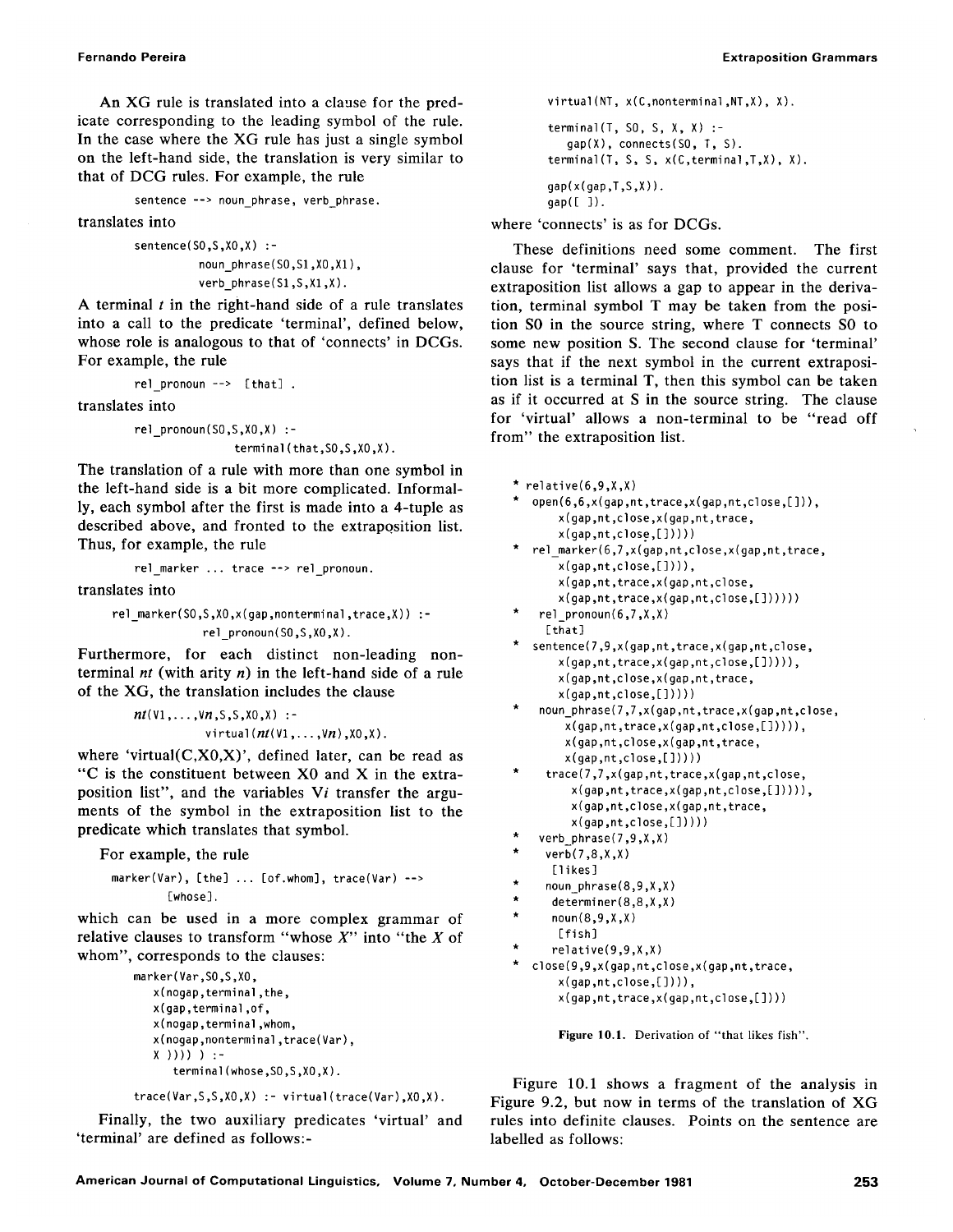the mouse that the cat that likes fish chased squeaks **I 2 3 4 5 6 7 8 9 10 11**  The nodes of the analysis fragment, for the relative clause "that likes fish", are represented by the corresponding goals, indented in proportion to their distance from the root of the graph. The following con-

ventions are used to simplify the figure: The leaves (terminals) of the graph are listed directly;

- the values of the extraposition arguments are explictly represented only for those goals that add or delete something to the extraposition list; for the other goals, the two identical values are represented by the variable 'X';
- the goals for 'terminal' and 'virtual' are left out as they can be easily reconstructed from the other goals and the definitions above;
- 'nonterminal' is abbreviated as 'nt'.

The definite clause program corresponding to the grammar for this example is listed in Appendix II.

The example shows clearly how the bracketing constraint works. Symbols are placed in the extraposition list by rules with more than one symbol in the left-hand side, and removed by calls to 'virtual', on a first-in-last-out basis; that is, the extraposition list is a *stack.* But this property of the extraposition list is exactly what is needed to balance "on the fly" the auxiliary brackets in the intermediate steps of a derivation.

Being no more than a logic program, an XG can be used for analysis and for synthesis in the same way as a DCG. For instance, to determine whether a string s with initial point *initial* and final point *final* is in the language defined by the XG of Figure 8.1, one tries to prove the goal statement

*?-sentence(initial, final,[* 3,[ 3).

As for DCGs, the string s can be represented in several ways. If it is represented as a list, the above goal would be written

?- sentence(s,[  $], [ ]$ ,[  $]$ ).

The last two arguments of the goal are '[ ]' to mean that the overall extraposition list goes from '[ ]' to '[ ]'; i.e., it is the empty list. Thus, no constituent can be repositioned into or out of the top level 'sentence'.

#### **11. Conclusions and Further Work**

In this paper I have proposed an extension of DCGs. The motivation for this extension was to provide a simple formal device to describe the structure of such important natural language constructions as relative clauses and interrogative sentences. In transformational grammar, these constructions have usually been analysed in terms of left extraposition, together with global constraints, such as the complex-NP constraint,

which restrict the range of the extraposition. Global constraints are not explicit in the grammar rules, but are given externally to be enforced across rule applications. These external global constraints cause theoretical difficulties, because the formal properties of the resulting systems are far from evident, and practical difficulties, because they lead to obscure grammars and prevent the use of any reasonable parsing algorithm.

DCGs, although they provide the basic machinery for a clear description of languages and their structures, lack a mechanism to describe simply left extraposition and the associated restrictions. MGs can express the rewrite of several symbols in a single rule, but the symbols must be contiguous, as in a type-0 grammar rule. This is still not enough to describe left extraposition without complicating the rest of the grammar. XGs are an answer to those limitations.

An XG has the same fundamental property as a DCG, that it is no more than a convenient notation for the clauses of an ordinary logic program. XGs and their translation into definite clauses have been designed to meet three requirements: (i) to be a principled extension of DCGs, which can be interpreted as a grammar formalism independently of its translation into definite clauses; (ii) to provide for simple description of left extraposition and related restrictions; (iii) to be comparable in efficiency with DCGS when executed by PROLOG. It turns out that these requirements are not contradictory, and that the resulting design is extremely simple. The restrictions on extraposition are naturally expressed in terms of scope, and scope is expressed in the formalism by "bracketing out" subderivations corresponding to balanced strings. The notion of bracketed string derivation is introduced in order to describe extraposition and bracketing independently of the translation of XGs into logic programs.

Some questions about XGs have not been tackled in this paper. First, from a theoretical point of view it would be necessary to complete the independent characterisation of XGs in terms of bracketed strings, and show rigorously that the translation of XGs into logic programs correctly renders this independent characterisation of the semantics of XGs. As pointed out before, this formalisation does not offer any substantial problems.

Next, it is not clear whether XGs are as general as they could be. For instance, it might be possible to extend them to handle *right* extraposition of constituents, which, although less common than left extraposition, can be used to describe quite frequent English constructions, such as the gap between head noun and relative clause in:

What files are there that were created today?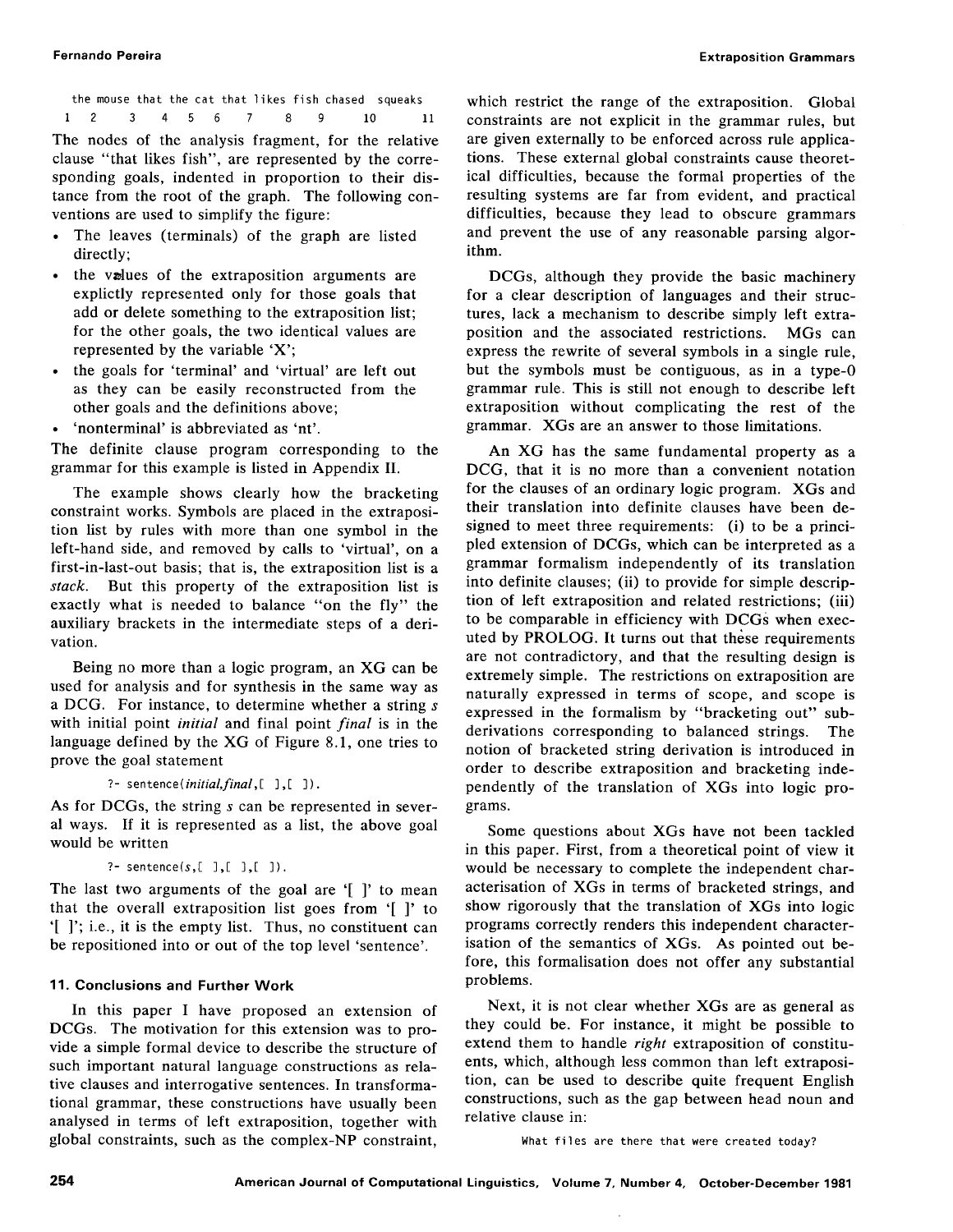**Fernando Pereira Extraposition Grammars** 

It may however be possible to describe such situations in terms of left extraposition of some other constituent (e.g. the verb phrase "are there" in the example above).

Finally, I have been looking at what transformations should be applied to an XG developed as a clear description of a language, so that the resulting grammar could be used more efficiently in parsing. In particular, I have been trying to generalise results on deterministic parsing of context-free languages into appropriate principles of transformation.

## **Acknowledgements**

David Warren and Michael McCord read drafts of this paper, and their comments led to many improvements, both in content and in form. The comments of the referees were also very useful. A British Council Fellowship partly supported my work in this subject. The computing facilities I used to experiment with XGs and to prepare this paper were made available by British Science Research Council grants.

## **Appendix I. Translating XGs**

The following PROLOG program (for the DEC-10 PROLOG system) defines a predicate 'grammar(File)' which translates and stores the XG rules contained in File. The symbol ' ' as a predicate or functor argument denotes an "anonymous" variable, i.e. each such occurrence stands for a separate variable with a single occurrence.

```
% Definition of the grammar rule operators 
: op(1001,xfy,(...)).
: op(1200,xfx,(-->)).
% Process the XG in File 
grammar(File) :- 
   seeing(Old), 
   see(File), 
   consume, 
   seen, 
   see(Old). 
% Loop until end of file 
consume :- 
   repeat, 
      read(X), 
    ( X=end of file, !; 
      process(X), 
         fail ). 
% Process a grammar rule 
process((L-->R)) :- !expandlhs(L,SO,S,HO,H,P), 
   expandrhs(R,SO,S,HO,H,Q), 
   assertz((P - Q)), !.
% Execute a command
```

```
process(( : - G)) :- !,
  G. 
% Store a normal clause 
process((P :- Q)) :- 
   assertz((P - Q)).% Store a unit clause 
process(P) :- 
   assertz(P). 
% Translate an XG rule 
% Translate the left-hand side 
expandlhs(T,SO,S,HO,HI,Q) :- 
   flatten(T, [P|L], [1],front(L,HI,H), 
   tag(P,SO,S,HO,H,Q). 
flatten((X...Y),LO,L) :- !, 
   flatten(X, L0, [gap | L1]),flatten(Y,LI,L). 
flatten((X,Y),L0,L) :- !,
   flatten(X,LO,[nogap ILI]), 
   flatten(Y,LI,L). 
flatten(X,[X|L],L).
front([], H, H).
front([K,X | L],HO,H) :-
   case(X,K,H1,H),
   front(L,HO,H1). 
case([T|Ts], K, H0, x(K, terminal, T, H)):-!,
   unwind(Ts,HO,H). 
case(Nt,K,H,x(K,nonterminal,Nt,H)) :- 
   virtual_rule(Nt). 
% Create the clause 
% Nt(S,S,XO,X) :- virtual(Nt,XO,X)
% for extraposed symbol Nt 
virtual rule(Nt) :- 
   functor(Nt,F,N), 
   functor(Y,F,N),
   tag(Y,S,S,Hx,Hy,P), 
 ( \text{clause}(P,\text{virtual}(\_,\_,\_,\_),\_, ;
   asserta((P - virtual(Y,Hx,Hy))).
% Translate the right-hand side 
expandrhs((XI,X2),SO,S,HO,H,Y) :- !, 
   expandrhs(XI,SO,SI,HO,HI,Y1), 
   expandrhs(X2,SI,S,HI,H,Y2), 
   and(YI,Y2,Y). 
expandrhs((X1;X2),SO,S,HO,H,(Y1;Y2)) :- !, 
   expandor(X1,SO,S,HO,H,Y1), 
   expandor(X2,SO,S,HO,H,Y2). 
expandrhs({X}, S, S, H, H, X):
expandrhs(L,SO,S,HO,H,G) :- islist(L), !, 
   expandlist(L,SO,S,HO,H,G). 
expandrhs(X,SO,S,HO,H,Y) :- 
   tag(X,SO,S,HO,H,Y). 
expandor(X,SO,S,HO,H,Y) :-
   expandrhs(X,SOa,S,HOa,H,Ya), 
 ( S\==SOa, !, SO=SOa, Yb=Ya; and(SO=SOa,Ya,Yb) ), 
 ( H\==HOa, !, HO=HOa, Y=Yb; and(HO=HOa,Yb,Y) ). 
expandlist([],S,S,H,H,true). 
expandlist([X],SO,S,HO,H,terminal(X,SO,S,HO,H) ) :- !. 
expandlist([X|L],SO,S,HO,H,
```